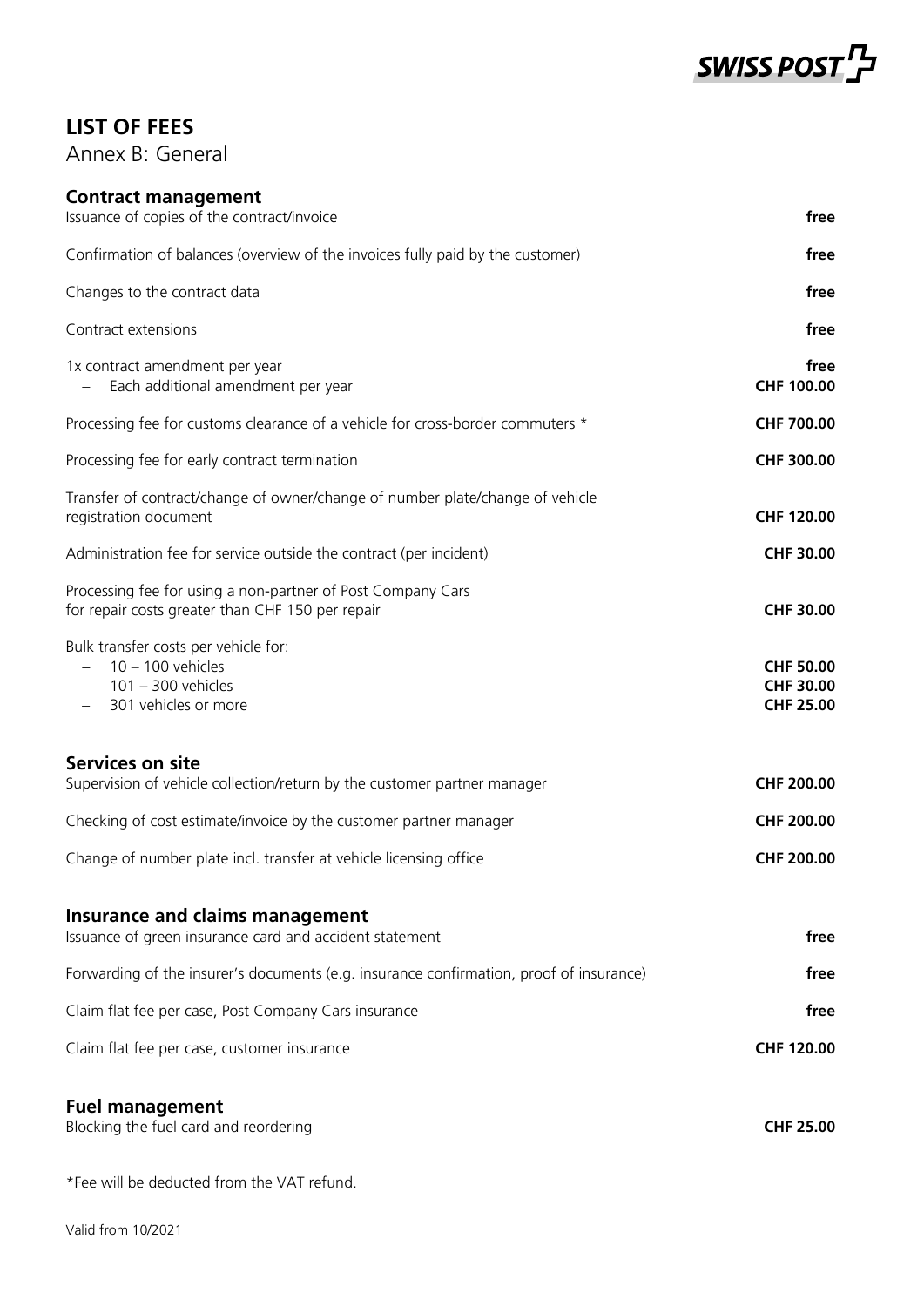

# **Charging solution** Blocking the e-charge card and reordering **CHF 25.00 Accounts receivable management** Default interest for outstanding receivables **5% p.a. 5% p.a.** 1st reminder **free** 2nd reminder **CHF 20.00** 3rd reminder **CHF 20.00**